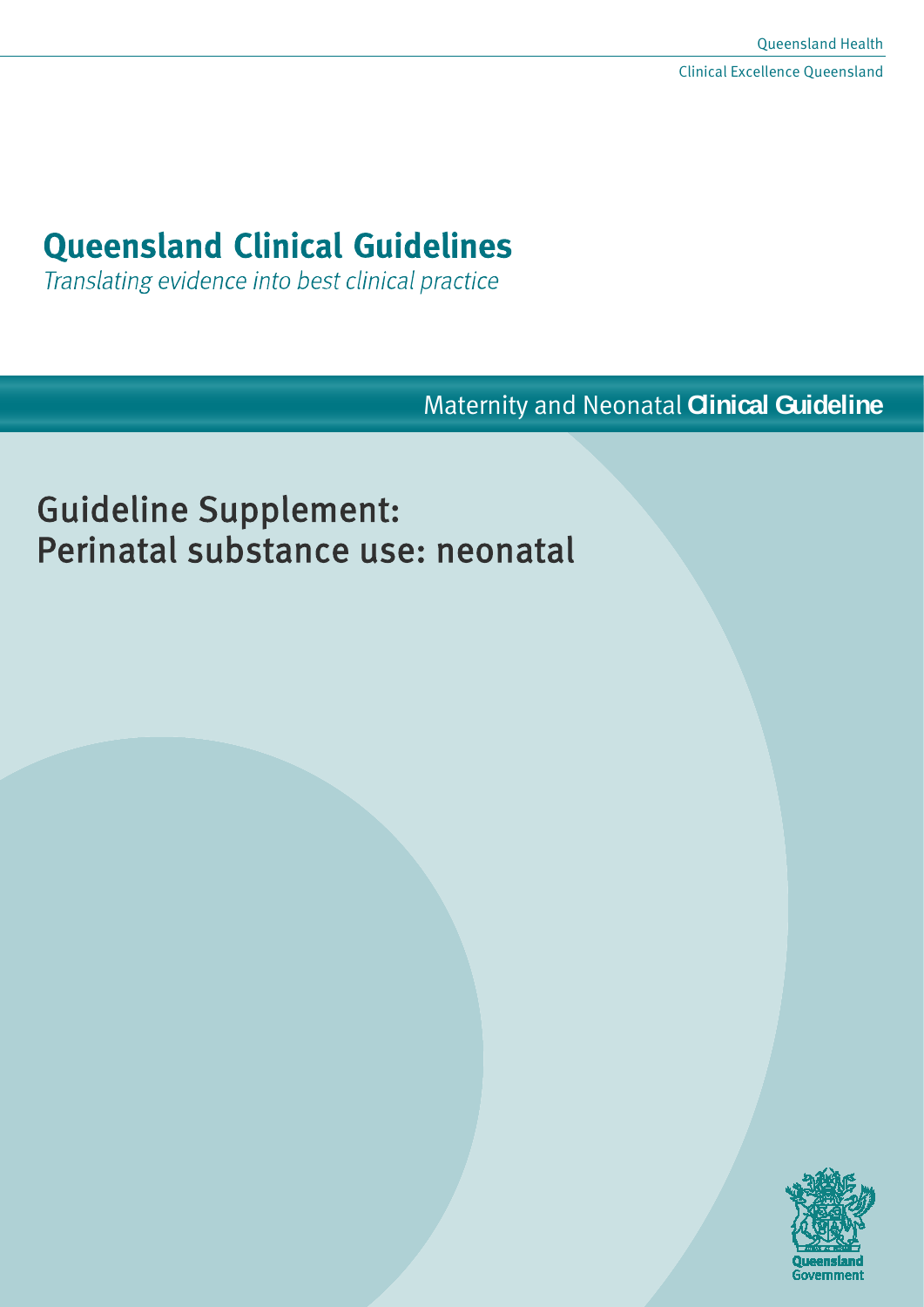#### **Table of Contents**

| $\mathbf{1}$   |                |  |
|----------------|----------------|--|
|                | 1.1            |  |
|                | 1.2            |  |
|                | 1.3            |  |
|                | 1.4            |  |
|                | $\overline{2}$ |  |
|                | 2.1            |  |
|                | 2.2            |  |
|                | 2.3            |  |
|                | 2.4            |  |
|                | 2.4.1          |  |
|                | 2.5            |  |
|                | 2.6            |  |
|                | 2.7            |  |
|                | 3 <sup>1</sup> |  |
|                | 3.1            |  |
| $\overline{4}$ |                |  |
|                | 4.1            |  |
|                | 4.2            |  |
|                | 4.3            |  |
|                | 4.3.1          |  |
|                | 4.3.2          |  |
|                | 4.3.3          |  |
|                | 4.4            |  |
|                | 4.5            |  |
|                | 4.6            |  |
|                |                |  |

#### **List of Tables**

© State of Queensland (Queensland Health) 2021



This work is licensed under a Creative Commons Attribution-NonCommercial-NoDerivatives V4.0 International licence. In essence, you are free to copy and on the licence terms. You may not alter or adapt the work in any way. To view a copy of this licence, visit https://creativecommons.org/licenses/by-no-<br>communicate the work in its current form for non-commercial purposes,

For further information contact Queensland Clinical Guidelines, RBWH Post Office, Herston Qld 4029, email <u>Guidelines@health.qld.gov.au,</u> For permissions<br>beyond the scope of this licence contact: Intellectual Property Offi ip\_officer@health.gld.gov.au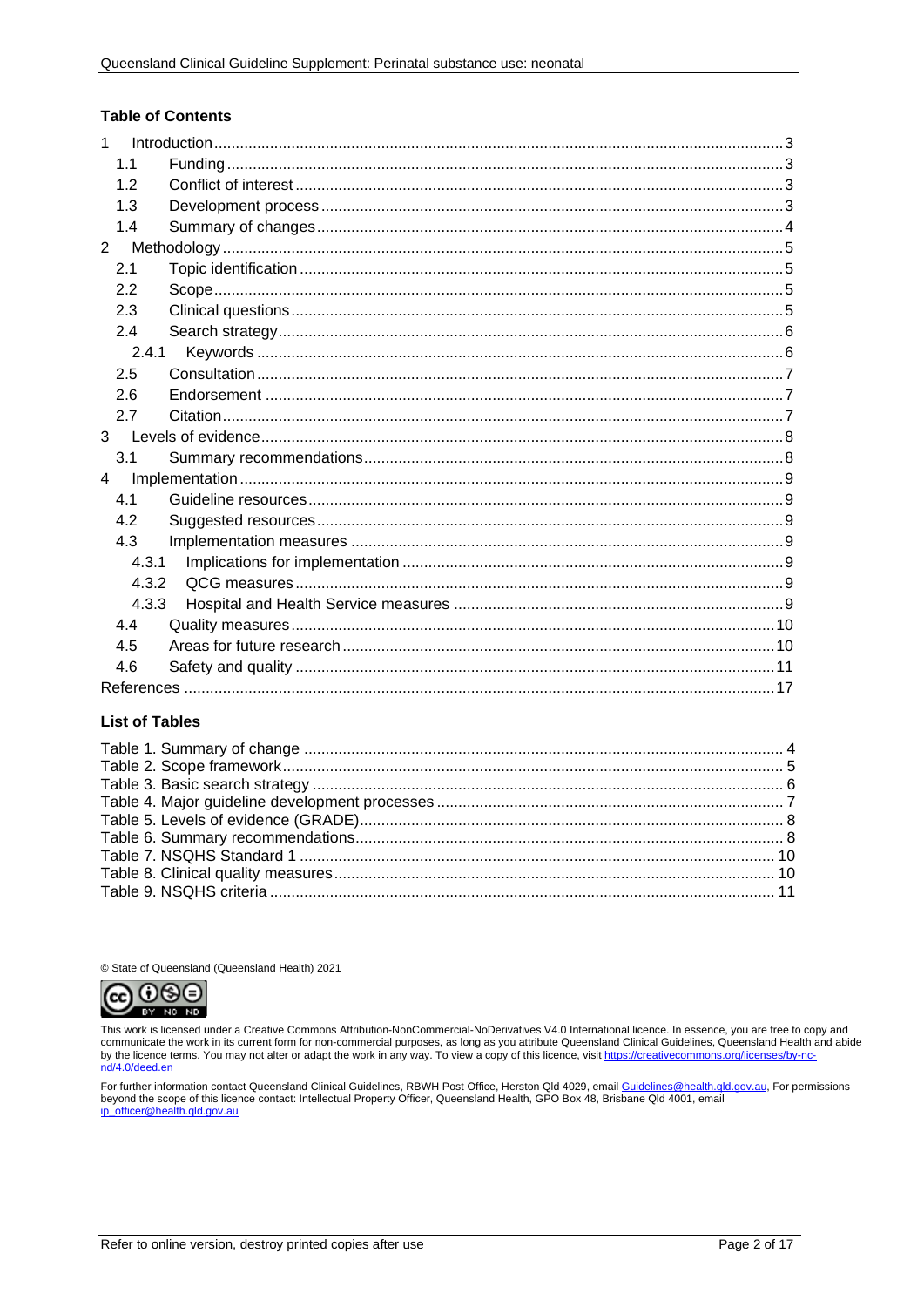# <span id="page-2-0"></span>**1 Introduction**

This document is a supplement to the Queensland Clinical Guideline (QCG) *Perinatal substance use: neonatal.* It provides supplementary information regarding guideline development, makes summary recommendations, suggests measures to assist implementation and quality activities and summarises changes (if any) to the guideline since original publication. Refer to the guideline for abbreviations, acronyms, flow charts and acknowledgements.

## <span id="page-2-1"></span>**1.1 Funding**

The development of this guideline was funded by Healthcare Improvement Unit, Queensland Health. Consumer representatives were paid a standard fee. Other working party members participated on a voluntary basis.

## <span id="page-2-2"></span>**1.2 Conflict of interest**

Declarations of conflict of interest were sought from working party members as per the Queensland Clinical Guidelines *[Conflict of Interest](http://www.health.qld.gov.au/qcg/development#coi)* statement. No conflict of interest was identified.

## <span id="page-2-3"></span>**1.3 Development process**

This version of the guideline followed the [QCG full review development process.](https://www.health.qld.gov.au/__data/assets/pdf_file/0025/364723/o-developprocess.pdf)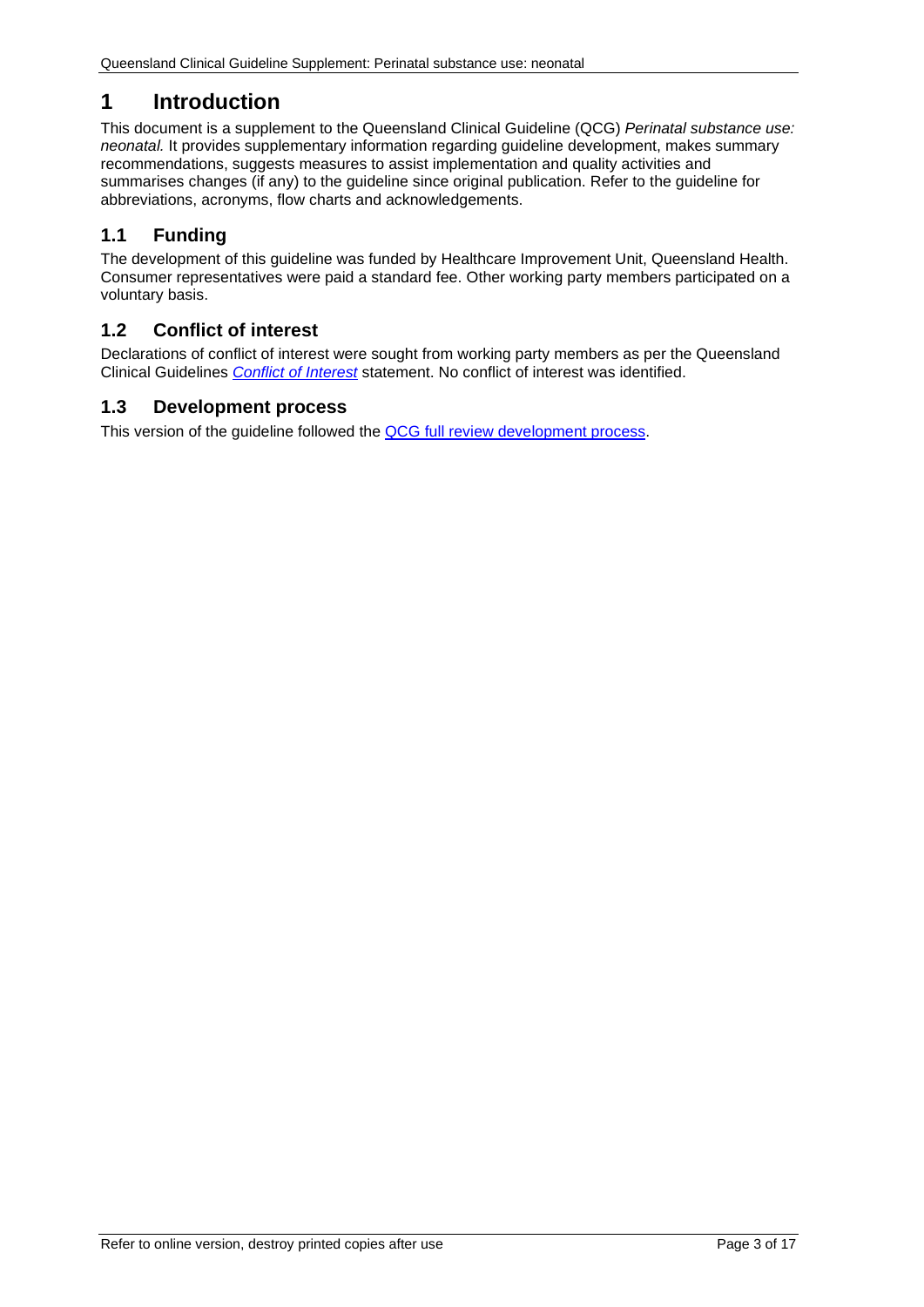## **1.4 Summary of changes**

Queensland clinical guidelines are reviewed every 5 years or earlier if significant new evidence emerges. [Table 1](#page-3-2) provides a summary of changes made to the guideline since original publication.

<span id="page-3-2"></span>Table 1. Summary of change

<span id="page-3-1"></span><span id="page-3-0"></span>

| <b>Publication date</b><br>Endorsed by:                                                     | <b>Identifier</b> | Summary of major change                                                                                                                                                                                                                                                                      |  |
|---------------------------------------------------------------------------------------------|-------------------|----------------------------------------------------------------------------------------------------------------------------------------------------------------------------------------------------------------------------------------------------------------------------------------------|--|
| April 2016<br>MN16.38-V1-R21<br>Statewide Maternity and<br><b>Neonatal Clinical Network</b> |                   | First publication<br>Replaces Neonatal Abstinence Syndrome guideline (MN10.10-V4-R15)                                                                                                                                                                                                        |  |
| February 2017                                                                               | MN16.38-V2-R21    | Appendix A amended<br>Scores amended:<br>Sneezing > 3-4 in half hour score 1<br>Nasal flaring score 2                                                                                                                                                                                        |  |
| September 2021<br>Statewide Maternity and<br><b>Neonatal Clinical Network</b><br>(Q/d)      | MN21.38-V3-R26    | Full review. Major changes from previous version<br>Amendment to criteria for commencement of formal scoring<br>Addition of Eat Sleep Console assessment tool<br>Addition of recommendations for breastfeeding by substance<br>Amendment to recommended durations of inpatient hospital stay |  |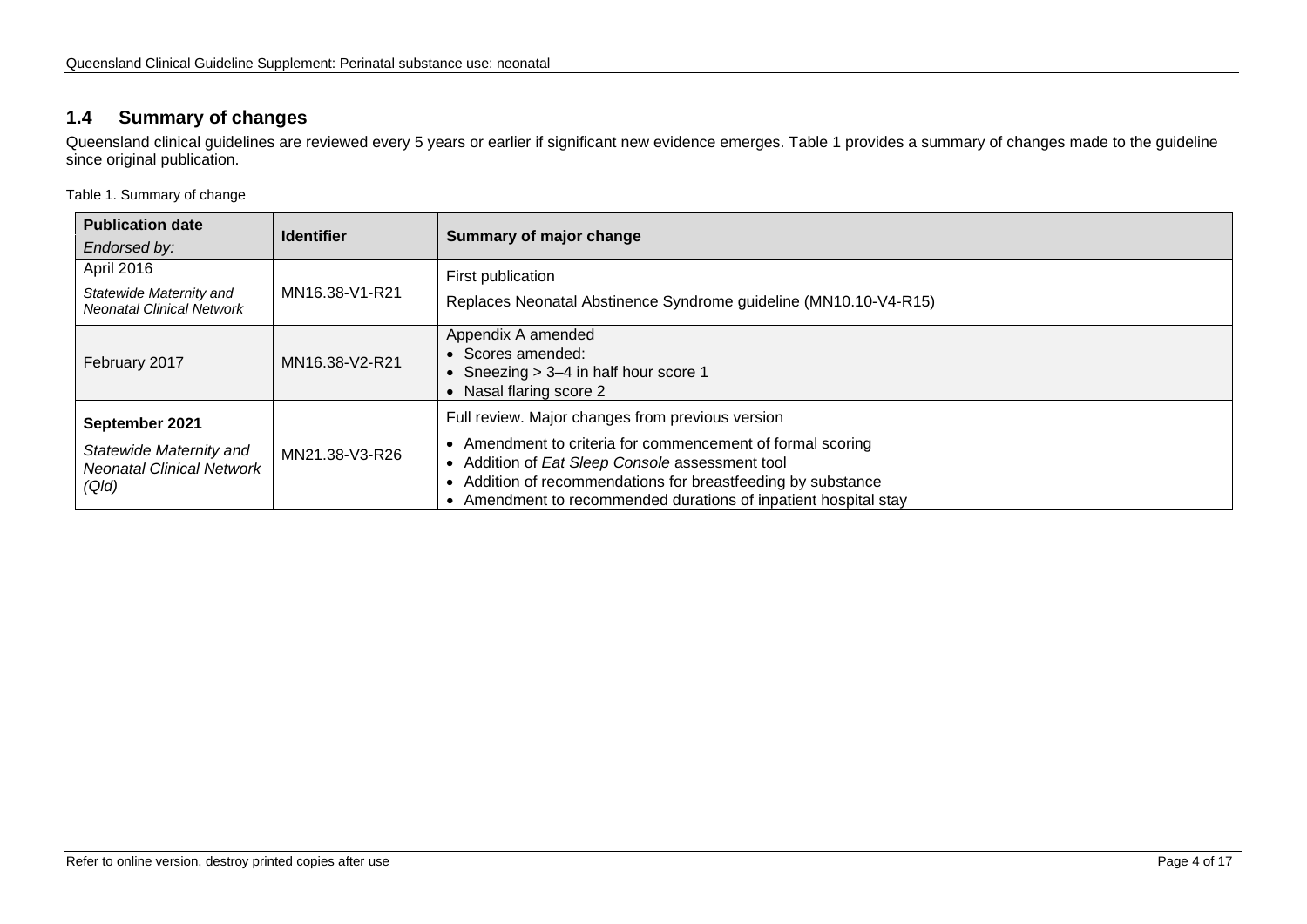# <span id="page-4-0"></span>**2 Methodology**

Queensland Clinical Guidelines (QCG) follows a rigorous process of guideline development. This process was endorsed by the Queensland Health Patient Safety and Quality Executive Committee in December 2009. The guidelines are best described as 'evidence informed consensus guidelines' and draw from the evidence base of existing national and international guidelines and the expert opinion of the working party.

## <span id="page-4-1"></span>**2.1 Topic identification**

The topic was identified as (a priority by the Statewide Maternity and Neonatal Clinical Network) at a (forum in 2009).

## <span id="page-4-2"></span>**2.2 Scope**

<span id="page-4-4"></span>The scope of the guideline was determined using the following framework.

|  | Table 2. Scope framework |
|--|--------------------------|
|--|--------------------------|

| <b>Scope framework</b>                                                                                                                                                                                                                                                                                                  |                                                                                                                                                                              |  |  |  |
|-------------------------------------------------------------------------------------------------------------------------------------------------------------------------------------------------------------------------------------------------------------------------------------------------------------------------|------------------------------------------------------------------------------------------------------------------------------------------------------------------------------|--|--|--|
| <b>Population</b>                                                                                                                                                                                                                                                                                                       | Babies born to women who used substances of concern during pregnancy                                                                                                         |  |  |  |
| <b>Purpose</b>                                                                                                                                                                                                                                                                                                          | Identify evidence relevant to:<br>Diagnosis, assessment and management of babies in the postnatal period<br>(born to women who used substances of concern during pregnancy)  |  |  |  |
| Outcome                                                                                                                                                                                                                                                                                                                 | Support:<br>Early identification and assessment of babies affected by maternal<br>substance use pregnancy<br>Best practice care of babies affected by maternal substance use |  |  |  |
| • Standard care as outline in the Queensland Clinical Guideline: Standard<br>care <sup>1</sup><br>$\bullet$ Routine newborn care<br><b>Exclusions</b><br>Fetal alcohol syndrome<br>Nicotine withdrawal<br>• Medication management for babies requiring specific procedural analgesia<br>(e.g. those undergoing surgery) |                                                                                                                                                                              |  |  |  |

## <span id="page-4-3"></span>**2.3 Clinical questions**

The following clinical questions were generated to inform the guideline scope and purpose:

- What factors assist early identification of the baby at risk of substance withdrawal?
- What care is indicated for babies exposed to maternal substance use?
- How are babies assessed for substance withdrawal?
- What pharmacological treatment is indicated for newborn babies experiencing substance withdrawal?
- What are the discharge considerations for babies affected by maternal substance use?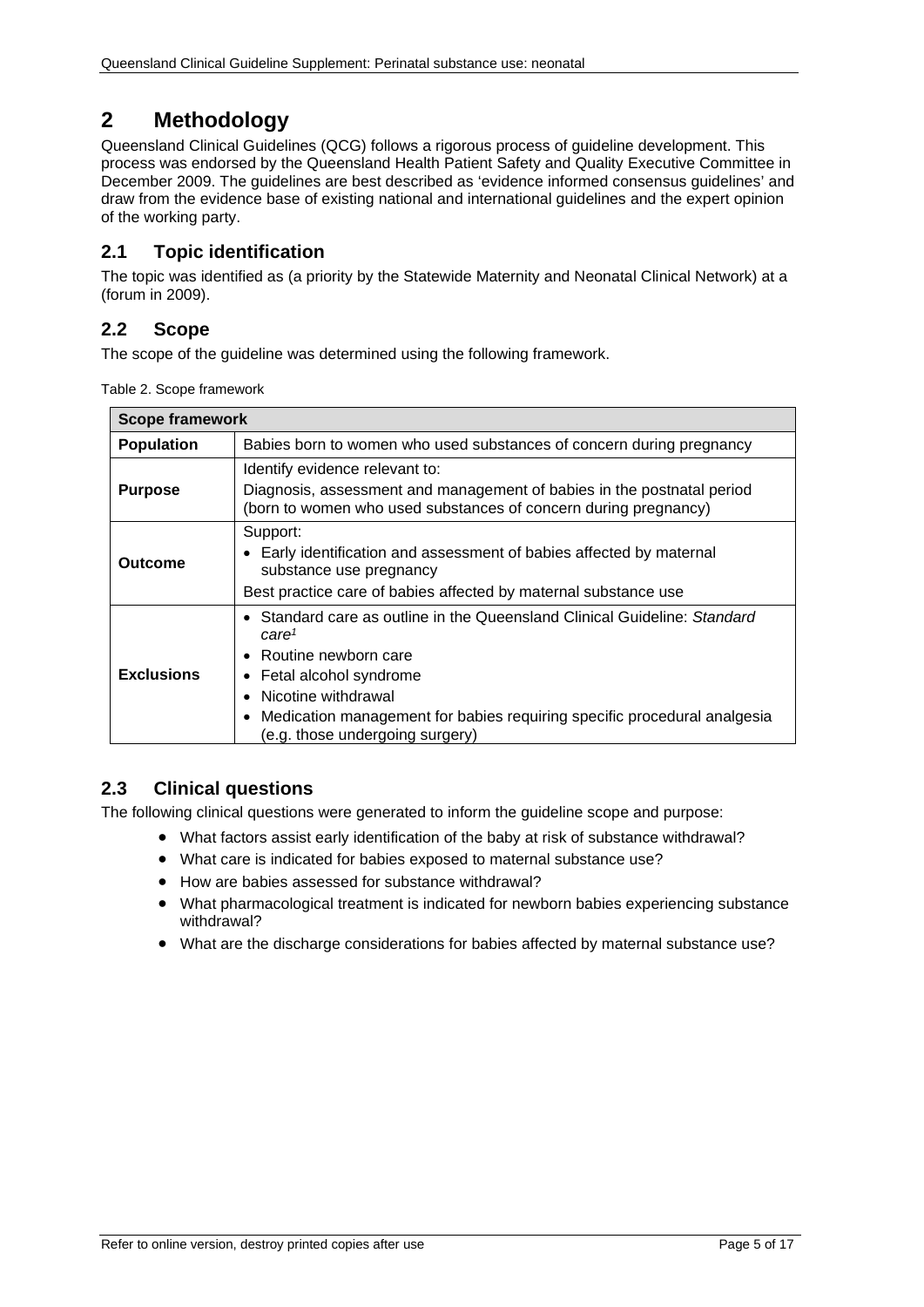## <span id="page-5-0"></span>**2.4 Search strategy**

A search of the literature was conducted during January 2021–March 2021. The QCG search strategy is an iterative process that is repeated and amended as guideline development occurs (e.g. if additional areas of interest emerge, areas of contention requiring more extensive review are identified or new evidence is identified). All guidelines are developed using a basic search strategy. This involves both a formal and informal approach.

<span id="page-5-2"></span>Table 3. Basic search strategy

| <b>Step</b>                                                                                                       |                                                            | <b>Consideration</b>                                                                                                                                                                                                                                                                                                                                                                                                                                                                                                                                            |  |
|-------------------------------------------------------------------------------------------------------------------|------------------------------------------------------------|-----------------------------------------------------------------------------------------------------------------------------------------------------------------------------------------------------------------------------------------------------------------------------------------------------------------------------------------------------------------------------------------------------------------------------------------------------------------------------------------------------------------------------------------------------------------|--|
| 1.<br>Review clinical guidelines<br>developed by other<br>reputable groups relevant to<br>the clinical speciality |                                                            | • This may include national and/or international guideline<br>writers, professional organisations, government<br>organisations, state based groups.<br>This assists the guideline writer to identify:<br>$\bullet$<br>o The scope and breadth of what others have found useful<br>for clinicians and informs the scope and clinical question<br>development<br>o Identify resources commonly found in guidelines such as<br>flowcharts, audit criteria and levels of evidence<br>o Identify common search and key terms<br>o Identify common and key references |  |
| 2.                                                                                                                | Undertake a foundation<br>search using key search<br>terms | • Construct a search using common search and key terms<br>identified during Step 1 above<br>Search the following databases<br>$\bullet$<br>o PubMed<br>o CINAHL<br>o Medline<br>o Cochrane Central Register of Controlled Trials<br>o EBSCO<br>o Embase<br>Studies published in English less than or equal to 5 years<br>previous are reviewed in the first instance. Other years<br>may be searched as are relevant to the topic<br>• Save and document the search<br>Add other databases as relevant to the clinical area                                     |  |
| 3.                                                                                                                | Develop search word list for<br>each clinical question     | • This may require the development of clinical sub-questions<br>beyond those identified in the initial scope.<br>• Using the foundation search performed at Step 2 as the<br>baseline search framework, refine the search using the<br>specific terms developed for the clinical question<br>• Save and document the search strategy undertaken for<br>each clinical question                                                                                                                                                                                   |  |
| 4.                                                                                                                | Other search strategies                                    | • Search the reference lists of reports and articles for<br>additional studies<br>Access other sources for relevant literature<br>o Known resource sites<br>o Internet search engines<br>o Relevant textbooks                                                                                                                                                                                                                                                                                                                                                   |  |

#### <span id="page-5-1"></span>**2.4.1 Keywords**

The following keywords were used in the basic search strategy: substance use, neonatal, baby, infant, NAS, NOWS, neonatal abstinence syndrome, illicit drugs, drug use, opioid withdrawal. Other keywords may have been used for specific aspects of the guideline.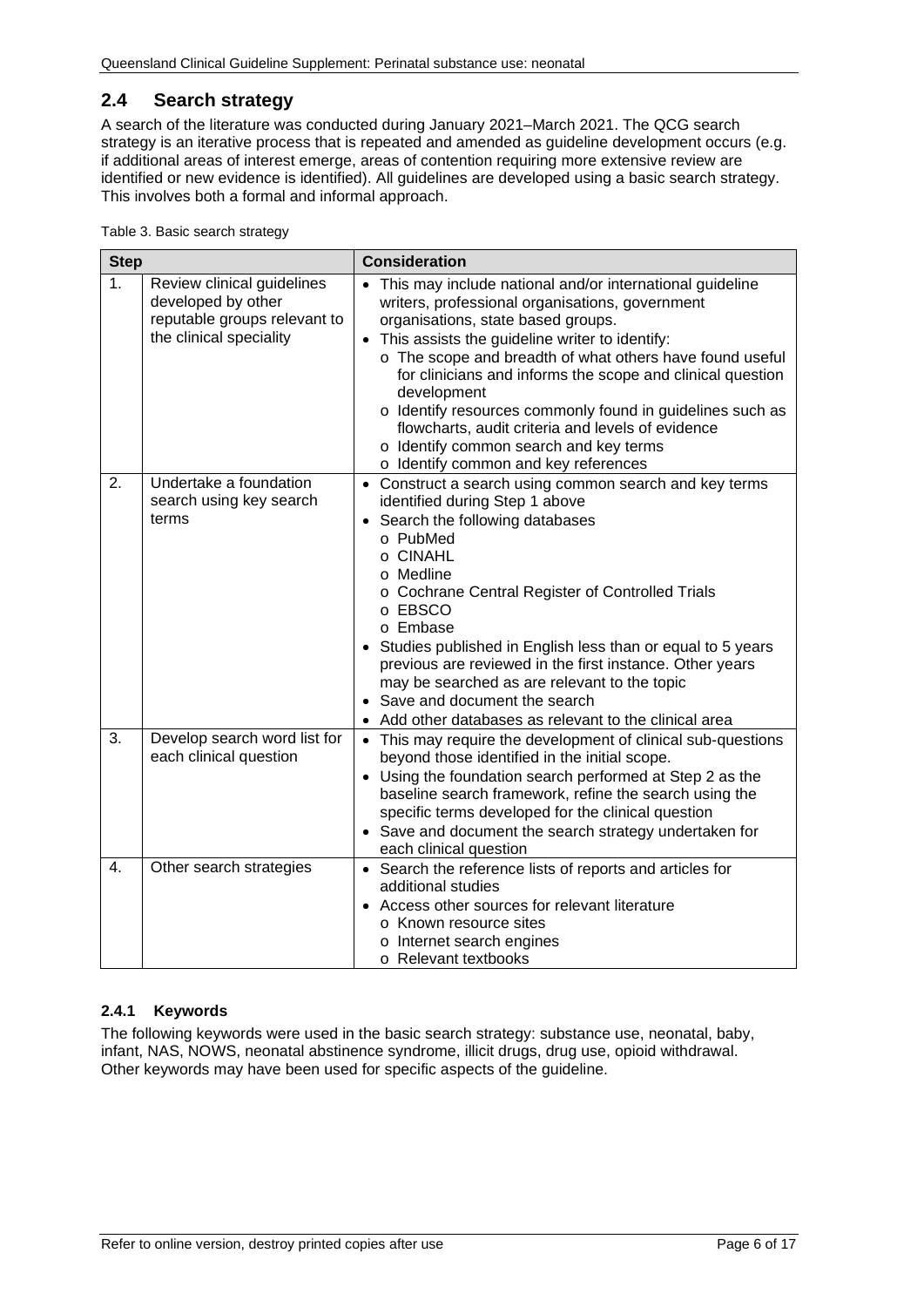## <span id="page-6-0"></span>**2.5 Consultation**

<span id="page-6-3"></span>Major consultative and development processes occurred between May 2021 and August 2021.

| <b>Process</b>                   | <b>Activity</b>                                                                                                                                                                                                                                                                                                                                                                                                   |  |  |
|----------------------------------|-------------------------------------------------------------------------------------------------------------------------------------------------------------------------------------------------------------------------------------------------------------------------------------------------------------------------------------------------------------------------------------------------------------------|--|--|
| <b>Clinical lead</b>             | The nominated Clinical Lead was approved by QCG Steering Committee<br>$\bullet$                                                                                                                                                                                                                                                                                                                                   |  |  |
| <b>Consumer</b><br>participation | • Consumer participation was invited from a range of consumer focused<br>organisations who had previously accepted an invitation for on-going<br>involvement with QCG                                                                                                                                                                                                                                             |  |  |
| <b>Working party</b>             | • An EOI for working party membership was distributed via email to<br>Queensland clinicians and stakeholders in May 2021<br>The working party was recruited from responses received<br>٠<br>Working party members who participated in the working party consultation<br>$\bullet$<br>processes are acknowledged in the guideline<br>Working party consultation occurred in a virtual group via email<br>$\bullet$ |  |  |
| <b>Statewide</b><br>consultation | Consultation was invited from Queensland clinicians and stakeholders<br>$\bullet$<br>during May 2021-June 2021<br>Feedback was received primarily via email<br>$\bullet$<br>All feedback was compiled and provided to the clinical lead and working<br>$\bullet$<br>party members for review and comment                                                                                                          |  |  |

|  | Table 4. Major guideline development processes |  |
|--|------------------------------------------------|--|
|  |                                                |  |

## <span id="page-6-1"></span>**2.6 Endorsement**

The guideline was endorsed by the:

- Queensland Clinical Guidelines Steering Committee in September 2021
- Statewide Maternity and Neonatal Clinical Network (Queensland) in September 2021

#### <span id="page-6-2"></span>**2.7 Citation**

The recommended citation of Queensland Clinical Guidelines is in the following format:

Queensland Clinical Guidelines. [**Insert Guideline Title**]. Guideline No. [**Insert Guideline Number**]. Queensland Health. [**Insert Year of Publication**]. Available from: [www.health.qld.gov.au/qcg.](http://www.health.qld.gov.au/qcg)

#### **EXAMPLE:**

Queensland Clinical Guidelines. Normal birth. Guideline No. MN17.25-V3-R22. Queensland Health 2017. Available from: [www.health.qld.gov.au/qcg.](http://www.health.qld.gov.au/qcg)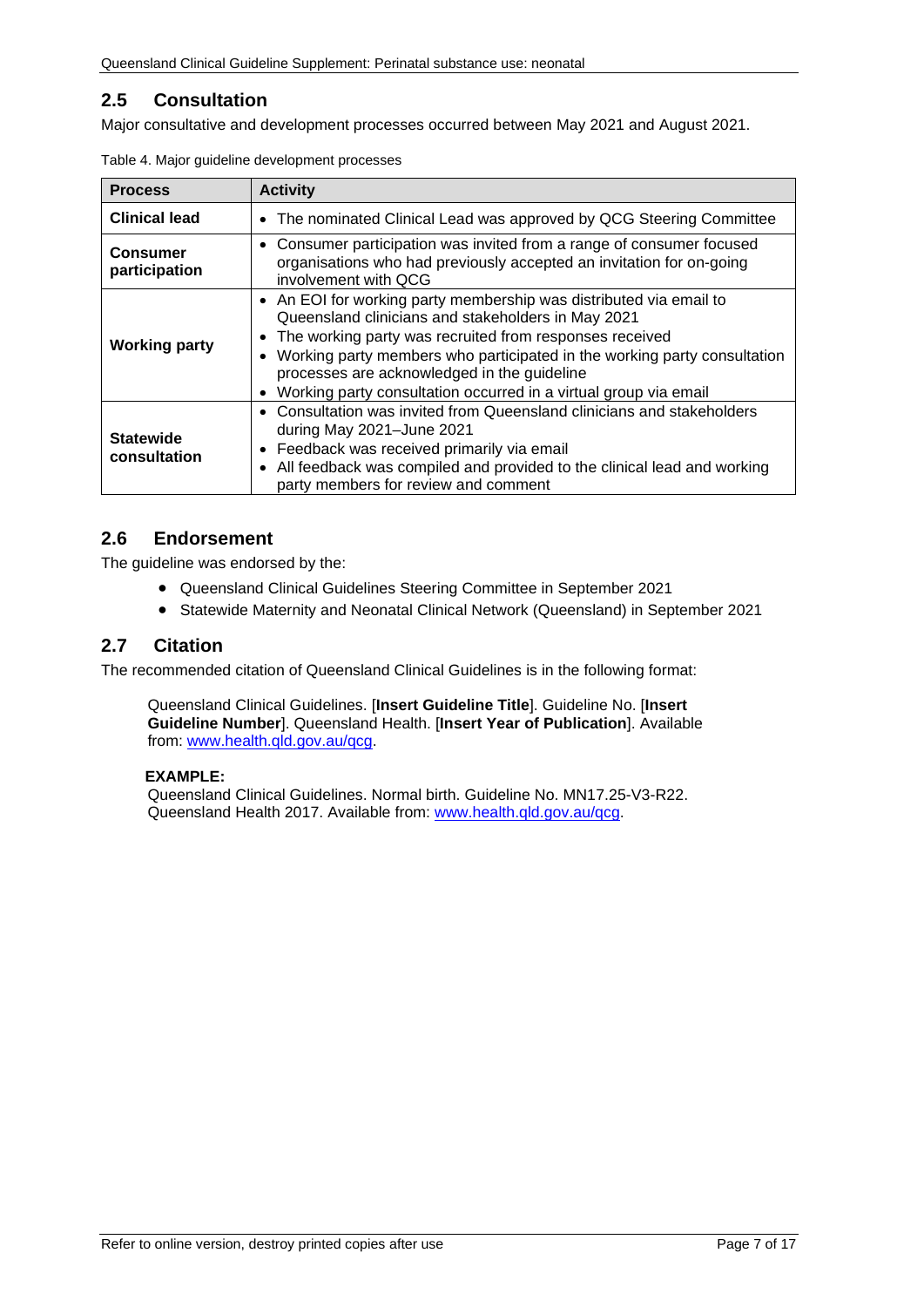## <span id="page-7-0"></span>**3 Levels of evidence**

The levels of evidence identified by the GRADE system were used to inform the summary recommendations.

Note that the 'consensus' definition in [Table 5. Levels of evidence \(GRADE\)](#page-7-2) relates to forms of evidence that are not identified by the GRADE system and/or that arise from the clinical experience of the guideline's clinical lead(s) and working party.

<span id="page-7-2"></span>Table 5. Levels of evidence (GRADE)

| <b>GRADE Levels of evidence</b>                                                                        |                                                                                                                                                                                                                                                               |  |  |
|--------------------------------------------------------------------------------------------------------|---------------------------------------------------------------------------------------------------------------------------------------------------------------------------------------------------------------------------------------------------------------|--|--|
| $1 + +$                                                                                                | Evidence obtained from high quality meta-analyses, systematic reviews of<br>RCTs, or RCTs with a very low risk of bias.                                                                                                                                       |  |  |
| $1+$                                                                                                   | Evidence obtained from well conducted meta-analyses, systematic reviews<br>of RCTs, or RCTs with a low risk of bias.                                                                                                                                          |  |  |
| Evidence obtained from meta-analyses, systematic reviews or RCTs, or RCTs<br>with a high risk of bias. |                                                                                                                                                                                                                                                               |  |  |
| $2 + +$                                                                                                | Evidence obtained from high quality systematic reviews of case-control or<br>cohort studies or high quality case-control or cohort studies with a<br>very low risk of confounding, bias, or chance and a high probability that the<br>relationship is causal. |  |  |
| $2+$                                                                                                   | Evidence obtained from well conducted case-control or cohort studies with<br>a low risk of confounding, bias, or chance and a moderate probability that the<br>relationship is causal.                                                                        |  |  |
| $2 -$                                                                                                  | Evidence obtained from case-control or cohort studies with a high risk of<br>confounding, bias, or chance and a significant risk that the relationship is not<br>causal.                                                                                      |  |  |
| 3                                                                                                      | Evidence obtained from non-analytic studies, e.g. case reports, case series.                                                                                                                                                                                  |  |  |
| 4                                                                                                      | Expert opinion.                                                                                                                                                                                                                                               |  |  |
| <b>Consensus</b>                                                                                       | Agreement between clinical lead, working party and other clinical experts.                                                                                                                                                                                    |  |  |

#### <span id="page-7-1"></span>**3.1 Summary recommendations**

Summary recommendations and levels of evidence are outlined in Table 6. [Summary](#page-7-3)  [recommendations.](#page-7-3)

<span id="page-7-3"></span>Table 6. Summary recommendations

|    | <b>Recommendations</b>                                                                                    | <b>GRADE of evidence</b> |
|----|-----------------------------------------------------------------------------------------------------------|--------------------------|
|    | Aim to keep the baby-parent/carer dyad together in a 'rooming-<br>in' type arrangement                    | Consensus                |
| 2. | Conduct an assessment of the risks and benefits of<br>breastfeeding on an individual basis                | Consensus                |
| 3. | Use a recognised tool to assess for signs of NAS                                                          | Consensus                |
| 4. | Incorporate non-pharmacological interventions into the care of<br>babies at risk of or diagnosed with NAS | Consensus                |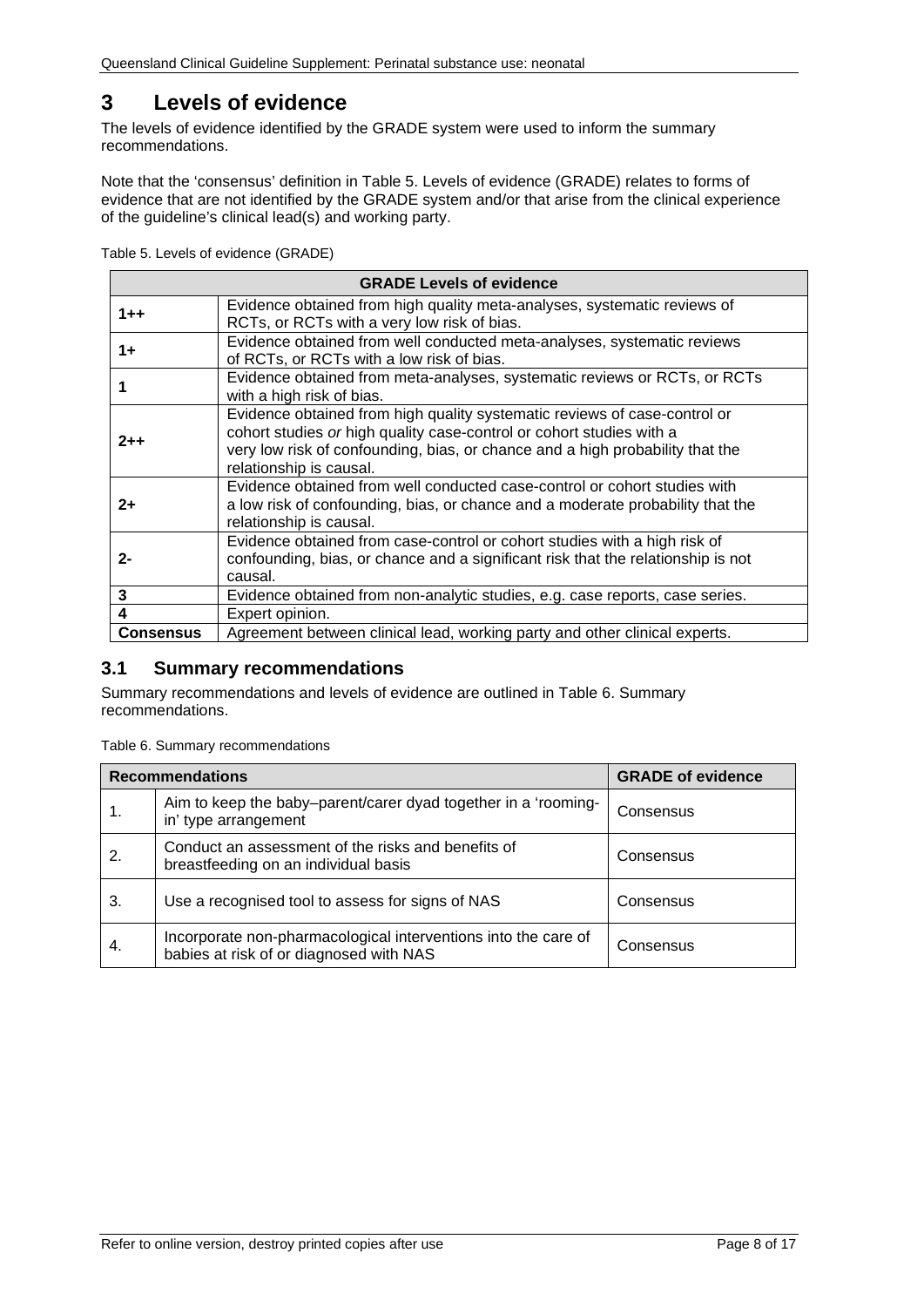## <span id="page-8-0"></span>**4 Implementation**

This guideline is applicable to all Queensland public and private maternity facilities. It can be downloaded in Portable Document Format (PDF) from [www.health.qld.gov.au/qcg](http://www.health.qld.gov.au/qcg)

#### <span id="page-8-1"></span>**4.1 Guideline resources**

The following guideline components are provided on the website as separate resources:

- Flowchart: Management of neonatal abstinence syndrome
- Education resource: Perinatal substance use: neonatal
- Knowledge assessment: Perinatal substance use: neonatal
- Parent information: Antidepressants and your baby
- Parent information: Neonatal abstinence syndrome

#### <span id="page-8-2"></span>**4.2 Suggested resources**

During the development process stakeholders identified additional resources with potential to complement and enhance guideline implementation and application. The following resources have not been sourced or developed by QCG but are suggested as complimentary to the guideline:

• Educational resources to support standardisation of clinical assessment of NAS

#### <span id="page-8-3"></span>**4.3 Implementation measures**

Suggested activities to assist implementation of the guideline are outlined below.

#### <span id="page-8-4"></span>**4.3.1 Implications for implementation**

The following areas may have implications for local implementation of the guideline recommendations. It is suggested they be considered for successful quideline implementation.

- Economic considerations including opportunity costs
- Human resource requirements including clinician skill mix and scope of practice
- Clinician education and training
- Equipment and consumables purchase and maintenance
- Consumer acceptance
- Model of care and service delivery

#### <span id="page-8-5"></span>**4.3.2 QCG measures**

- Notify Chief Executive Officer and relevant stakeholders
- Monitor emerging new evidence to ensure guideline reflects contemporaneous practice
- Capture user feedback
- Record and manage change requests

#### <span id="page-8-6"></span>**4.3.3 Hospital and Health Service measures**

Initiate, promote and support local systems and processes to integrate the guideline into clinical practice, including:

- Hospital and Health Service (HHS) Executive endorse the guidelines and their use in the HHS and communicate this to staff
- Promote the introduction of the guideline to relevant health care professionals
- Support education and training opportunities relevant to the guideline and service capabilities
- Align clinical care with guideline recommendations
- Undertake relevant implementation activities as outlined in the *Guideline implementation checklist* available at [www.health.qld.gov.au/qcg](http://www.health.qld.gov.au/qcg)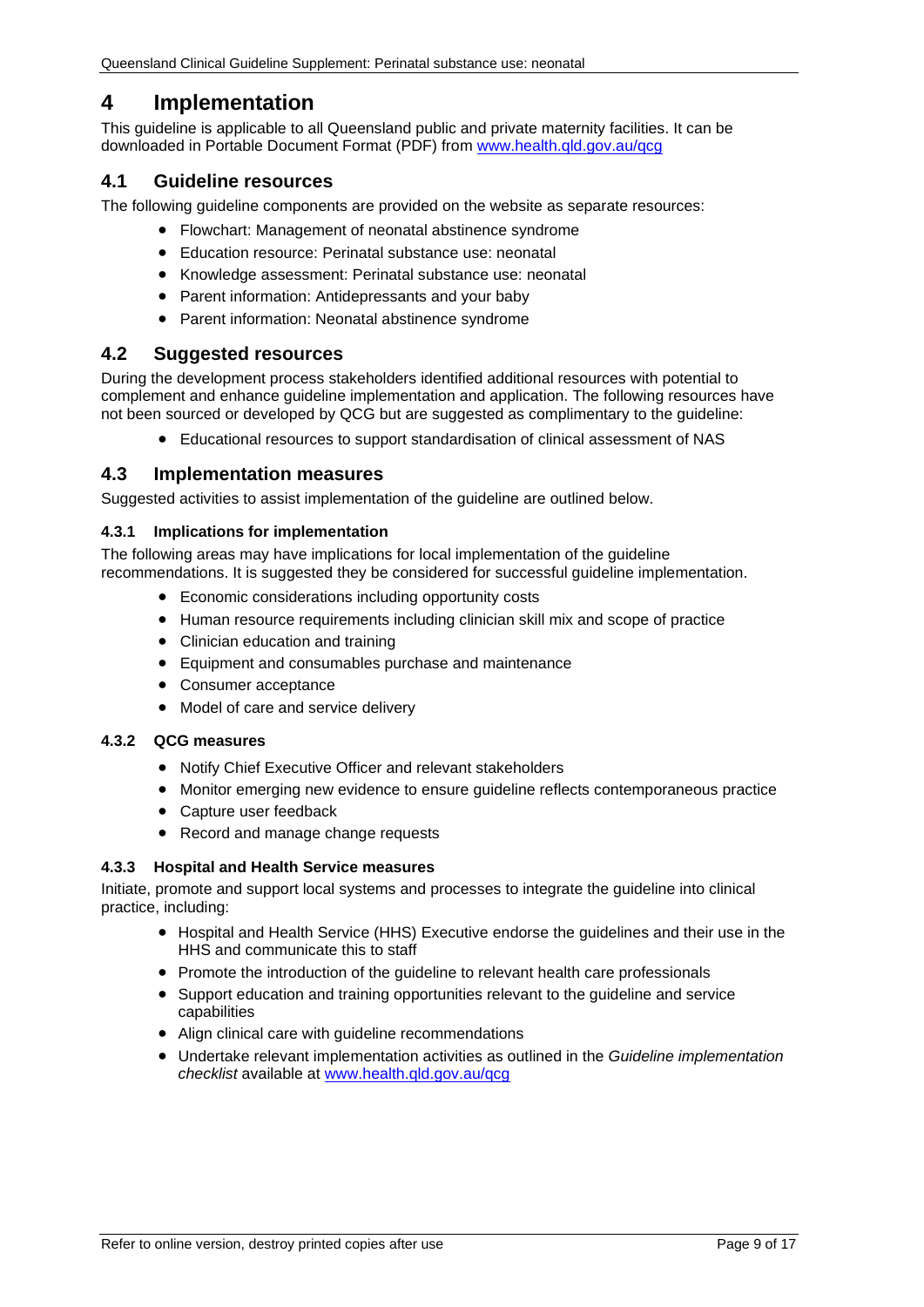#### <span id="page-9-0"></span>**4.4 Quality measures**

Auditing of guideline recommendations and content assists with identifying quality of care issues and provides evidence of compliance with the National Safety and Quality Health Service (NSQHS)Standards2 [Refer to Table 7. [NSQHS Standard 1\]](#page-9-2). Suggested audit and quality measures are identified in [Table 8. Clinical quality measures.](#page-9-3)

<span id="page-9-2"></span>Table 7. NSQHS Standard 1

| NSQHS Standard 1: Clinical governance         |                                                                                                                                                                                           |  |  |
|-----------------------------------------------|-------------------------------------------------------------------------------------------------------------------------------------------------------------------------------------------|--|--|
| <b>Clinical performance and effectiveness</b> |                                                                                                                                                                                           |  |  |
| Criterion 1.27:<br><b>Actions required:</b>   |                                                                                                                                                                                           |  |  |
| Evidence based care                           | Provide clinicians with ready access to best-practice<br>а.<br>guidelines, integrated care pathways, clinical pathways and<br>decision support tools relevant to their clinical practice  |  |  |
|                                               | Support clinicians to use the best available evidence,<br>b.<br>including relevant clinical care standards developed by the<br>Australian Commission on Safety and Quality in Health Care |  |  |

<span id="page-9-3"></span>The following clinical quality measures are suggested:

Table 8. Clinical quality measures

| <b>No</b> | <b>Audit criteria</b>                                                                                                                                 | <b>Guideline section</b>                   |
|-----------|-------------------------------------------------------------------------------------------------------------------------------------------------------|--------------------------------------------|
| 1.        | Proportion of babies diagnosed with NAS who were assessed<br>using a recognised assessment tool (i.e. Finnegan scoring tool<br>or Eat, Sleep Console) | Section 3: Assessment<br>tools             |
| 2.        | Proportion of babies diagnosed with NAS who were cared for in<br>a 'rooming-in' situation with a parent/carer                                         | Section 2: Initial<br>newborn care         |
| 3.        | Proportion of babies diagnosed with NAS who required<br>pharmacological intervention                                                                  | Section 5:<br>Pharmacological<br>treatment |
| 4.        | Proportion of babies diagnosed with NAS who were admitted to<br>a neonatal nursery AND who did not receive pharmacological<br>treatment               | Section 2.1 Clinical<br>surveillance       |
| 5.        | Proportion of babies who received morphine hydrochloride as<br>the drug of choice for opioid related NAS                                              | Section 5:<br>Pharmacological<br>treatment |
| 6.        | Proportion of babies who received phenobarbital as the drug of<br>choice for non-opioid related NAS                                                   | Section 5:<br>Pharmacological<br>treatment |

## <span id="page-9-1"></span>**4.5 Areas for future research**

During development the following areas where identified as having limited or poor quality evidence to inform clinical decision making. Further research in these areas may be useful.

- Evaluation and comparison of assessment tools for term and preterm babies exposed inutero to non-opioid substances
- Development of standardised descriptions, interventions and comparative evaluations for pharmacological and non-pharmacological treatments
- Evaluation of long term outcomes for pharmacological and non-pharmacological interventions
- Evaluation of buprenorphine and other medications for pharmacological treatment of NAS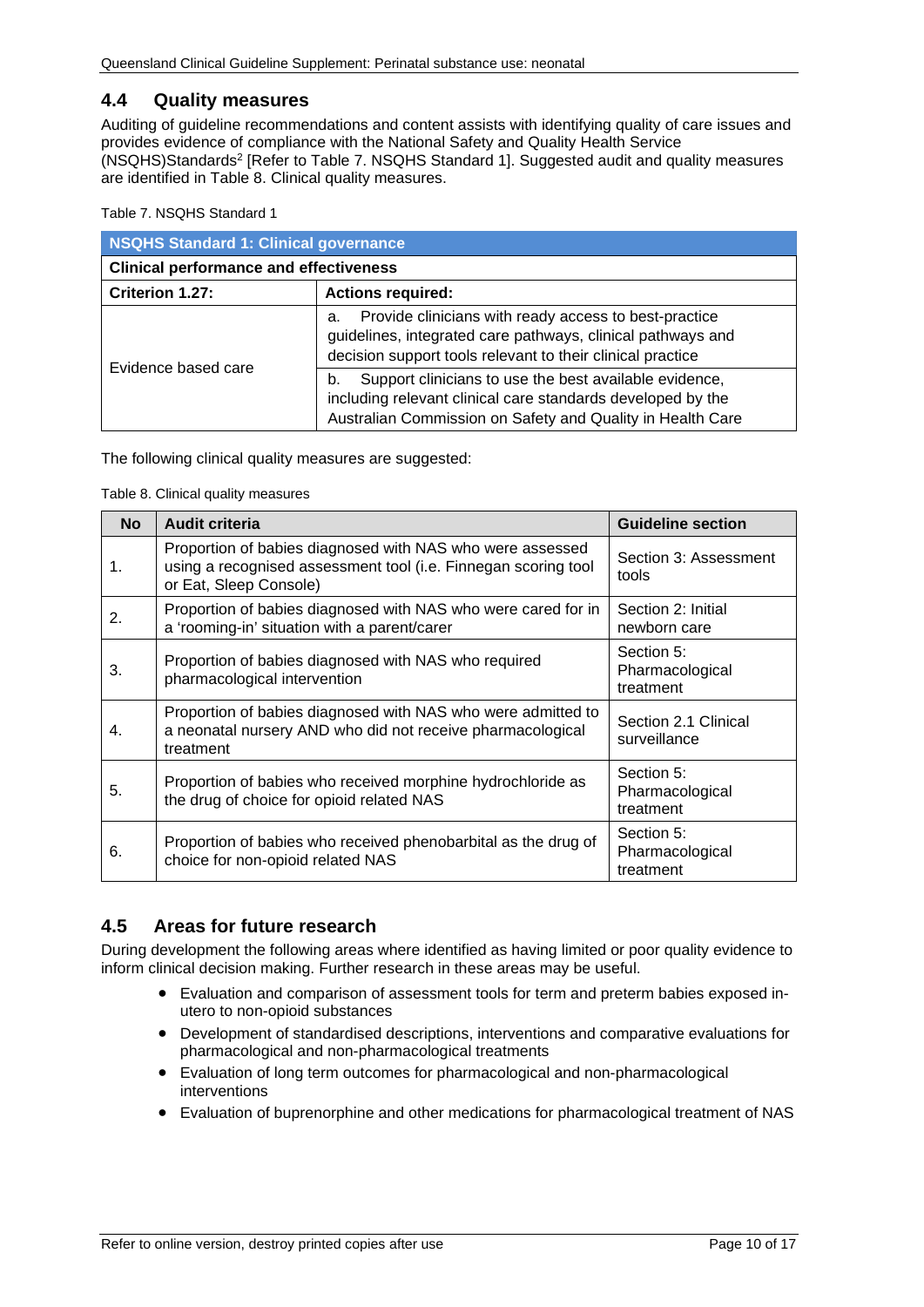## **4.6 Safety and quality**

In conjunction with the Queensland Clinical Guideline *Standard care1*, implementation of this guideline provides evidence of compliance with the National Safety and Quality Health Service Standards accreditation program.2

Table 9. NSQHS criteria

<span id="page-10-1"></span><span id="page-10-0"></span>

| <b>NSQHS criteria</b>                                                                                                                                                                                                            | <b>Actions required</b>                                                                                                                                                                                                                                                                                                                                                                                                                                            | $\boxtimes$ Evidence of compliance                                                                                                                                                                                                                                                                                                                                                                                                                                                               |  |
|----------------------------------------------------------------------------------------------------------------------------------------------------------------------------------------------------------------------------------|--------------------------------------------------------------------------------------------------------------------------------------------------------------------------------------------------------------------------------------------------------------------------------------------------------------------------------------------------------------------------------------------------------------------------------------------------------------------|--------------------------------------------------------------------------------------------------------------------------------------------------------------------------------------------------------------------------------------------------------------------------------------------------------------------------------------------------------------------------------------------------------------------------------------------------------------------------------------------------|--|
| <b>NSQHS Standard 1: Clinical governance</b>                                                                                                                                                                                     |                                                                                                                                                                                                                                                                                                                                                                                                                                                                    |                                                                                                                                                                                                                                                                                                                                                                                                                                                                                                  |  |
| Patient safety and quality systems<br>Safety and quality systems are<br>integrated with governance processes<br>to enable organisations to actively<br>manage and improve the safety and<br>quality of health care for patients. | Diversity and high risk groups<br>1.15 The health service organisation:<br>a. Identifies the diversity of the consumers using its services<br>b. Identifies groups of patients using its services who are at higher<br>risk of harm<br>c. Incorporates information on the diversity of its consumers and<br>higher-risk groups into the planning and delivery of care                                                                                              | Assessment and care appropriate to the cohort of patients is<br>☑<br>identified in the guideline<br>High risk groups are identified in the guideline<br>☑<br>☑<br>The guideline is based on the best available evidence                                                                                                                                                                                                                                                                          |  |
| <b>Clinical performance and</b><br>effectiveness<br>The workforce has the right<br>qualifications, skills and supervision to<br>provide safe, high-quality health care to<br>patients.                                           | Evidence based care<br>1.27 The health service organisation has processes that:<br>a. Provide clinicians with ready access to best-practice guidelines,<br>integrated care pathways, clinical pathways and decision support<br>tools relevant to their clinical practice<br>b. Support clinicians to use the best available evidence, including<br>relevant clinical care standards developed by the Australian<br>Commission on Safety and Quality in Health Care | ☑ Queensland Clinical Guidelines is funded by Queensland Health<br>to develop clinical guidelines relevant to the service line to guide<br>safe patient care across Queensland<br>The guideline provides evidence-based and best practice<br>☑<br>recommendations for care<br>☑<br>The guideline is endorsed for use in Queensland Health<br>facilities.<br>A desktop icon is available on every Queensland Health<br>☑<br>computer desktop to provide quick and easy access to the<br>quideline |  |
|                                                                                                                                                                                                                                  | Performance management<br>1.22 The health service organisation has valid and reliable<br>performance review processes that:<br>a. Require members of the workforce to regularly take part in a<br>review of their performance<br>b. Identify needs for training and development in safety and quality<br>c. Incorporate information on training requirements into the<br>organisation's training system                                                            | The guideline has accompanying educational resources to<br>☑<br>support ongoing safety and quality education for identified<br>professional and personal development. The resources are<br>freely available on the internet http://www.health.qld.gov.au/qcg                                                                                                                                                                                                                                     |  |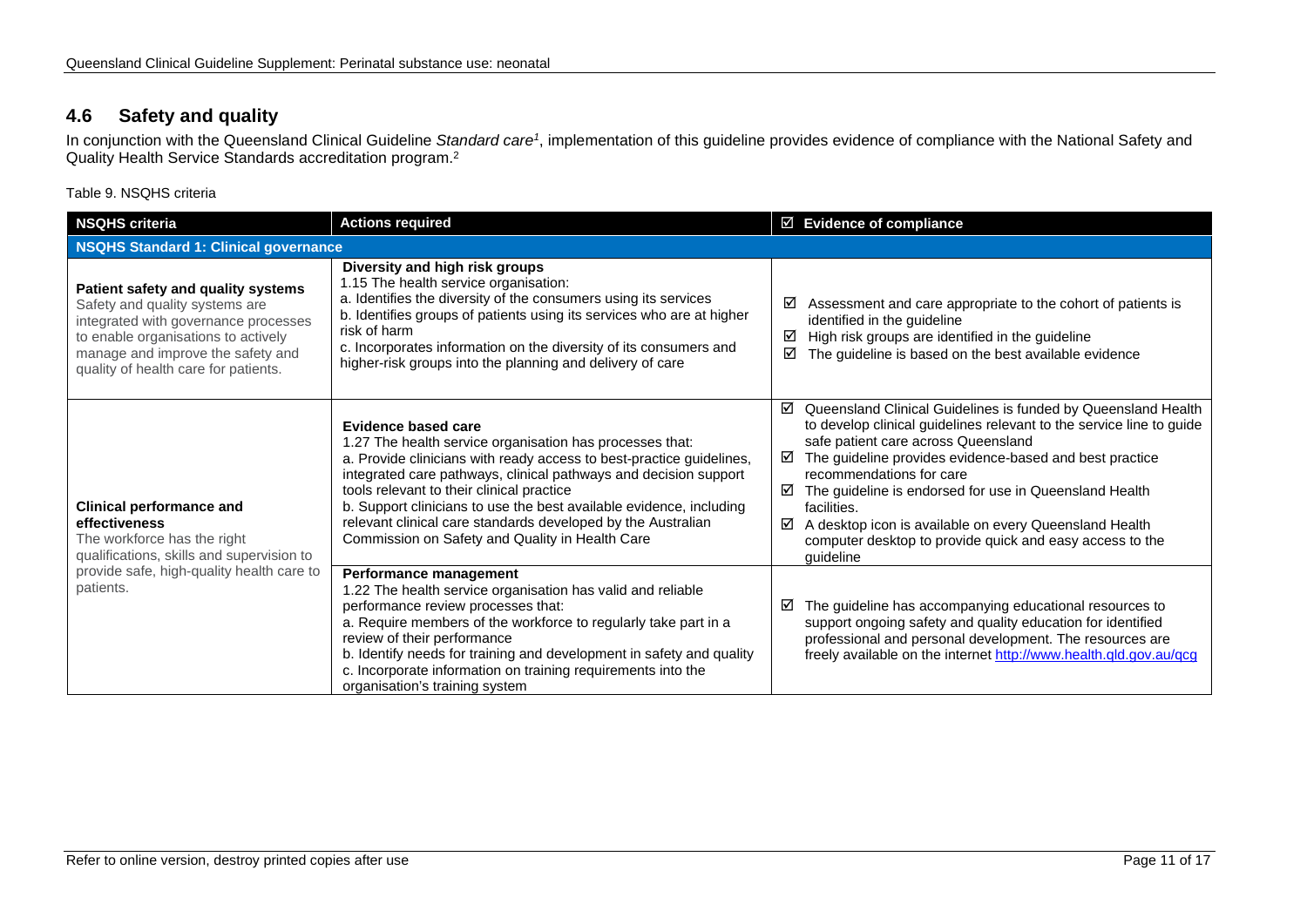| <b>NSQHS criteria</b>                                                                                                                                                                                                            | <b>Actions required</b>                                                                                                                                                                                                                                                                                                                                                                                                                                                                                                                                                                                                                                                                                                                                                                                                                                                                                                                                                                         | $\boxtimes$ Evidence of compliance                                                                                                                                                                                                                                                                                                                                                                                                                                                |  |
|----------------------------------------------------------------------------------------------------------------------------------------------------------------------------------------------------------------------------------|-------------------------------------------------------------------------------------------------------------------------------------------------------------------------------------------------------------------------------------------------------------------------------------------------------------------------------------------------------------------------------------------------------------------------------------------------------------------------------------------------------------------------------------------------------------------------------------------------------------------------------------------------------------------------------------------------------------------------------------------------------------------------------------------------------------------------------------------------------------------------------------------------------------------------------------------------------------------------------------------------|-----------------------------------------------------------------------------------------------------------------------------------------------------------------------------------------------------------------------------------------------------------------------------------------------------------------------------------------------------------------------------------------------------------------------------------------------------------------------------------|--|
| <b>NSQHS Standard 1: Clinical governance</b>                                                                                                                                                                                     |                                                                                                                                                                                                                                                                                                                                                                                                                                                                                                                                                                                                                                                                                                                                                                                                                                                                                                                                                                                                 |                                                                                                                                                                                                                                                                                                                                                                                                                                                                                   |  |
| Patient safety and quality systems<br>Safety and quality systems are<br>integrated with governance processes<br>to enable organisations to actively<br>manage and improve the safety and<br>quality of health care for patients. | <b>Policies and procedures</b><br>1.7 The health service organisation uses a risk management<br>approach to:<br>a. Set out, review, and maintain the currency and effectiveness of,<br>policies, procedures and protocols<br>b. Monitor and take action to improve adherence to policies,<br>procedures and protocols<br>c. Review compliance with legislation, regulation and jurisdictional<br>requirements                                                                                                                                                                                                                                                                                                                                                                                                                                                                                                                                                                                   | $\boxtimes$ QCG has established processes to review and maintain all<br>guidelines and associated resources<br>Change requests are managed to ensure currency of published<br>☑<br>guidelines<br>$\triangledown$<br>Implementation tools and checklist are provided to assist with<br>adherence to guidelines<br>Suggested audit criteria are provided in guideline supplement<br>☑<br>The guidelines comply with legislation, regulation and<br>☑<br>jurisdictional requirements |  |
| <b>NSQHS Standard 2: Partnering with Consumers</b>                                                                                                                                                                               |                                                                                                                                                                                                                                                                                                                                                                                                                                                                                                                                                                                                                                                                                                                                                                                                                                                                                                                                                                                                 |                                                                                                                                                                                                                                                                                                                                                                                                                                                                                   |  |
| <b>Health literacy</b><br>Health service organisations<br>communicate with consumers in a way<br>that supports effective partnerships.                                                                                           | Communication that supports effective partnerships<br>2.8 The health service organisation uses communication<br>mechanisms that are tailored to the diversity of the consumers who<br>use its services and, where relevant, the diversity of the local<br>community<br>2.9 Where information for patients, carers, families and consumers<br>about health and health services is developed internally, the<br>organisation involves consumers in its development and review<br>2.10 The health service organisation supports clinicians to<br>communicate with patients, carers, families and consumers about<br>health and health care so that:<br>a. Information is provided in a way that meets the needs of patients,<br>carers, families and consumers<br>b. Information provided is easy to understand and use<br>c. The clinical needs of patients are addressed while they are in the<br>health service organisation<br>d. Information needs for ongoing care are provided on discharge | Consumer consultation was sought and obtained during the<br>☑<br>development of the guideline. Refer to the acknowledgement<br>section of the guideline for details<br>Consumer information is developed to align with the guideline<br>☑<br>and included consumer involvement during development and<br>review<br>☑ The consumer information was developed using plain English<br>and with attention to literacy and ease of reading needs of the<br>consumer                    |  |
| Partnering with consumers in<br>organisational design and<br>governance<br>Consumers are partners in the design<br>and governance of the organisation.                                                                           | Partnerships in healthcare governance planning, design,<br>measurement and evaluation<br>2.11 The health service organisation:<br>a. Involves consumers in partnerships in the governance of, and to<br>design, measure and evaluate, health care<br>b. Has processes so that the consumers involved in these<br>partnerships reflect the diversity of consumers who use the service<br>or, where relevant, the diversity of the local community<br>2.14 The health service organisation works in partnership with<br>consumers to incorporate their views and experiences into training<br>and education for the workforce                                                                                                                                                                                                                                                                                                                                                                     | $\boxtimes$ Consumers are members of guideline working parties<br>$\boxtimes$ The guideline is based on the best available evidence<br>$\boxtimes$ The guidelines and consumer information are endorsed by the<br>QCG and Queensland Statewide Maternity and Neonatal Clinical<br>Network Steering Committees which includes consumer<br>membership                                                                                                                               |  |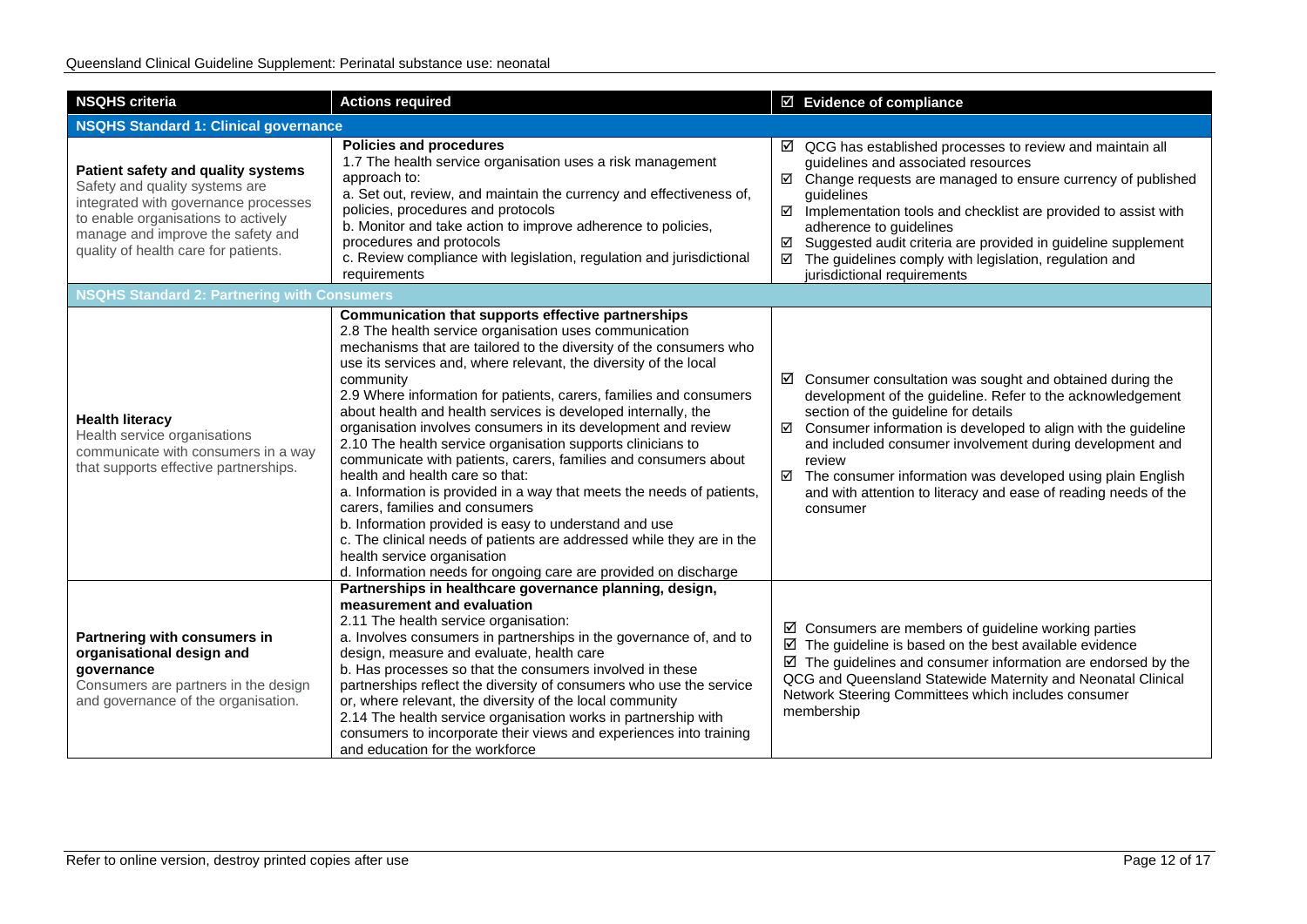| <b>NSQHS criteria</b>                                                                                                                                                                                                                                                                                                      | <b>Actions required</b>                                                                                                                                                                                                                                                                                                                                                                                                                                                                                                                                                                                                              | $\boxtimes$ Evidence of compliance                                                                                                                                                                                                                                                                                                                                                                                   |
|----------------------------------------------------------------------------------------------------------------------------------------------------------------------------------------------------------------------------------------------------------------------------------------------------------------------------|--------------------------------------------------------------------------------------------------------------------------------------------------------------------------------------------------------------------------------------------------------------------------------------------------------------------------------------------------------------------------------------------------------------------------------------------------------------------------------------------------------------------------------------------------------------------------------------------------------------------------------------|----------------------------------------------------------------------------------------------------------------------------------------------------------------------------------------------------------------------------------------------------------------------------------------------------------------------------------------------------------------------------------------------------------------------|
| NSQHS Standard 4: Medication safety                                                                                                                                                                                                                                                                                        |                                                                                                                                                                                                                                                                                                                                                                                                                                                                                                                                                                                                                                      |                                                                                                                                                                                                                                                                                                                                                                                                                      |
| <b>Clinical governance and quality</b><br>improvement to support medication<br>management<br>Organisation-wide systems are used to<br>support and promote safety for<br>procuring, supplying, storing,<br>compounding, manufacturing,<br>prescribing, dispensing, administering<br>and monitoring the effects of medicines | Integrating clinical governance<br>4.1 Clinicians use the safety and quality systems from the Clinical<br>Governance Standard when:<br>a. Implementing policies and procedures for medication<br>management<br>b. Managing risks associated with medication management<br>c. Identifying training requirements for medication management                                                                                                                                                                                                                                                                                             | The guideline provides current evidence based<br>⊽<br>recommendations about medication                                                                                                                                                                                                                                                                                                                               |
| NSQHS Standard 5: Comprehensive care                                                                                                                                                                                                                                                                                       |                                                                                                                                                                                                                                                                                                                                                                                                                                                                                                                                                                                                                                      |                                                                                                                                                                                                                                                                                                                                                                                                                      |
| <b>Clinical governance and quality</b><br>improvement to support<br>comprehensive care<br>Systems are in place to support<br>clinicians to deliver comprehensive care                                                                                                                                                      | Integrating clinical governance<br>5.1 Clinicians use the safety and quality systems from the Clinical<br>Governance Standard when:<br>a. Implementing policies and procedures for comprehensive care<br>b. Managing risks associated with comprehensive care<br>c. Identifying training requirements to deliver comprehensive care<br><b>Partnering with consumers</b><br>5.3 Clinicians use organisational processes from the Partnering with<br>Consumers Standard when providing comprehensive care to:<br>a. Actively involve patients in their own care<br>b. Meet the patient's information needs<br>c. Share decision-making | The guideline has accompanying educational resources to<br>☑<br>support ongoing safety and quality education for identified<br>professional and personal development. The resources are<br>freely available on the internet http://www.health.qld.gov.au/qcg<br>The guideline provides evidence-based and best practice<br>☑<br>recommendations for care<br>Consumer information is developed for the guideline<br>☑ |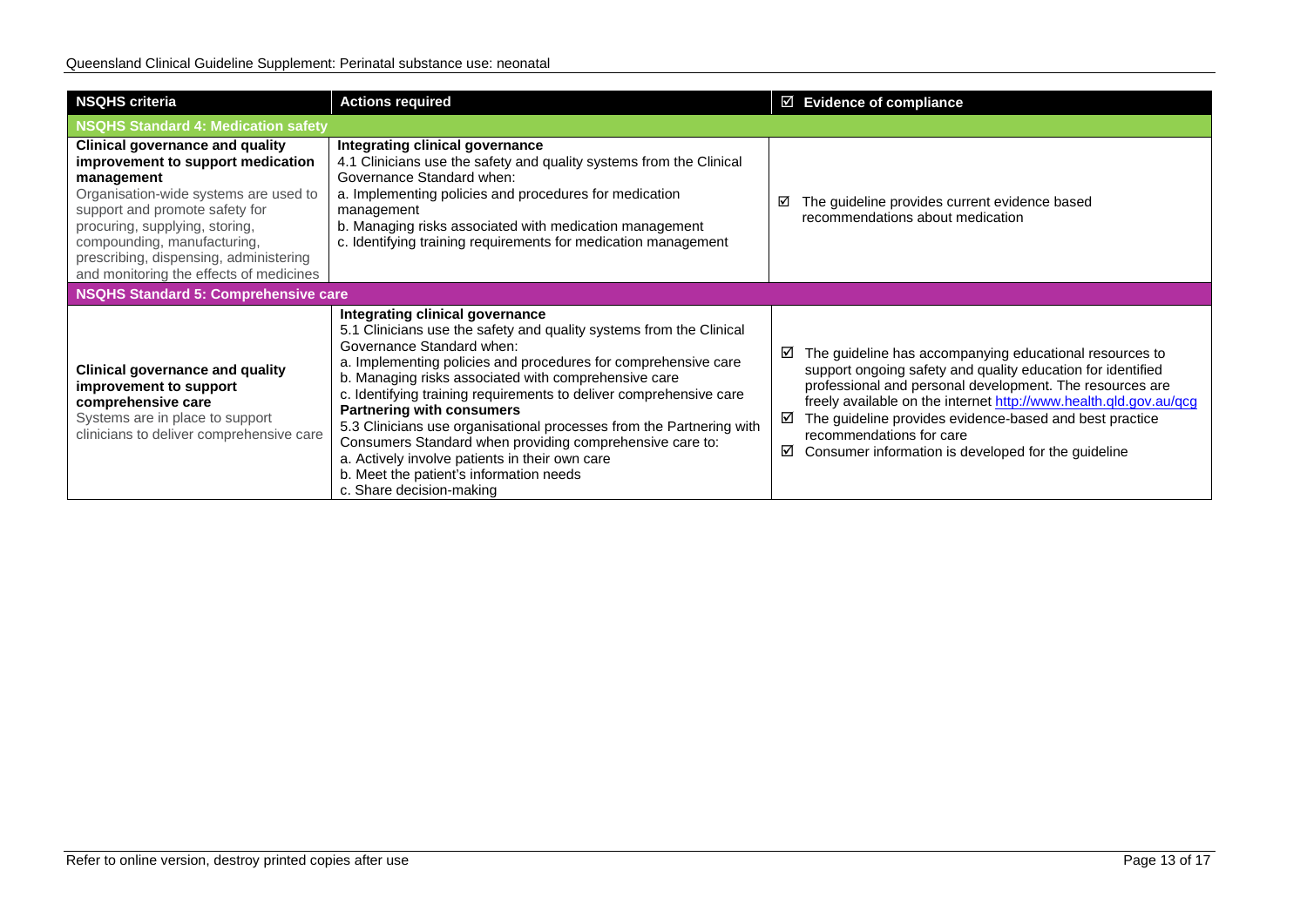| <b>NSQHS criteria</b>                                                                                                                                                                                                                         | <b>Actions required</b>                                                                                                                                                                                                                                                                                                                                                                                                                                                                                                                                                                                                                                                                                                                                                                                                                                                                                                                                                                                                                                                                                                                                                                                                                                                                            | $\boxtimes$ Evidence of compliance                                                                                                                                                                                                                                                                                                                                                                                                                                                             |  |
|-----------------------------------------------------------------------------------------------------------------------------------------------------------------------------------------------------------------------------------------------|----------------------------------------------------------------------------------------------------------------------------------------------------------------------------------------------------------------------------------------------------------------------------------------------------------------------------------------------------------------------------------------------------------------------------------------------------------------------------------------------------------------------------------------------------------------------------------------------------------------------------------------------------------------------------------------------------------------------------------------------------------------------------------------------------------------------------------------------------------------------------------------------------------------------------------------------------------------------------------------------------------------------------------------------------------------------------------------------------------------------------------------------------------------------------------------------------------------------------------------------------------------------------------------------------|------------------------------------------------------------------------------------------------------------------------------------------------------------------------------------------------------------------------------------------------------------------------------------------------------------------------------------------------------------------------------------------------------------------------------------------------------------------------------------------------|--|
| <b>NSQHS Standard 6: Communicating for safety</b>                                                                                                                                                                                             |                                                                                                                                                                                                                                                                                                                                                                                                                                                                                                                                                                                                                                                                                                                                                                                                                                                                                                                                                                                                                                                                                                                                                                                                                                                                                                    |                                                                                                                                                                                                                                                                                                                                                                                                                                                                                                |  |
| <b>Clinical governance and quality</b><br>improvement to support effective<br>communication<br>Systems are in place for effective and<br>coordinated communication that<br>supports the delivery of continuous and<br>safe care for patients. | Integrating clinical governance<br>6.1 Clinicians use the safety and quality systems from the Clinical<br>Governance Standard when:<br>a. Implementing policies and procedures to support effective clinical<br>communication<br>b. Managing risks associated with clinical communication<br>c. Identifying training requirements for effective and coordinated<br>clinical communication<br><b>Partnering with consumers</b><br>6.3 Clinicians use organisational processes from the Partnering with<br>Consumers Standard to effectively communicate with patients,<br>carers and families during high-risk situations to:<br>a. Actively involve patients in their own care<br>b. Meet the patient's information needs<br>c. Share decision-making<br>Organisational processes to support effective communication<br>6.4 The health service organisation has clinical communications<br>processes to support effective communication when:<br>a. Identification and procedure matching should occur<br>b. All or part of a patient's care is transferred within the organisation,<br>between multidisciplinary teams, between clinicians or between<br>organisations; and on discharge<br>c. Critical information about a patient's care, including information on<br>risks, emerges or changes | ☑<br>Requirements for effective clinical communication by clinicians<br>are identified<br>$\boxtimes$ The guideline provides evidence-based and best practice<br>recommendations for communication between clinicians<br>The guideline provides evidence-based and best practice<br>☑<br>recommendations for communication with patients, carers and<br>families<br>☑<br>The guideline provides evidence-based and best practice<br>recommendations for discharge planning and follow -up care |  |
| <b>Communication of critical</b><br>information<br>Systems to effectively communicate<br>critical information and risks when they<br>emerge or change are used to ensure<br>safe patient care.                                                | <b>Communicating critical information</b><br>6.9 Clinicians and multidisciplinary teams use clinical<br>communication processes to effectively communicate critical<br>information, alerts and risks, in a timely way, when they emerge or<br>change to:<br>a. Clinicians who can make decisions about care<br>b. Patients, carers and families, in accordance with the wishes of the<br>patient<br>6.10 The health service organisation ensures that there are<br>communication processes for patients, carers and families to directly<br>communicate critical information and risks about care to clinicians                                                                                                                                                                                                                                                                                                                                                                                                                                                                                                                                                                                                                                                                                    | ☑<br>Requirements for effective clinical communication of critical<br>information are identified<br>$\boxtimes$ Requirements for escalation of care are identified                                                                                                                                                                                                                                                                                                                             |  |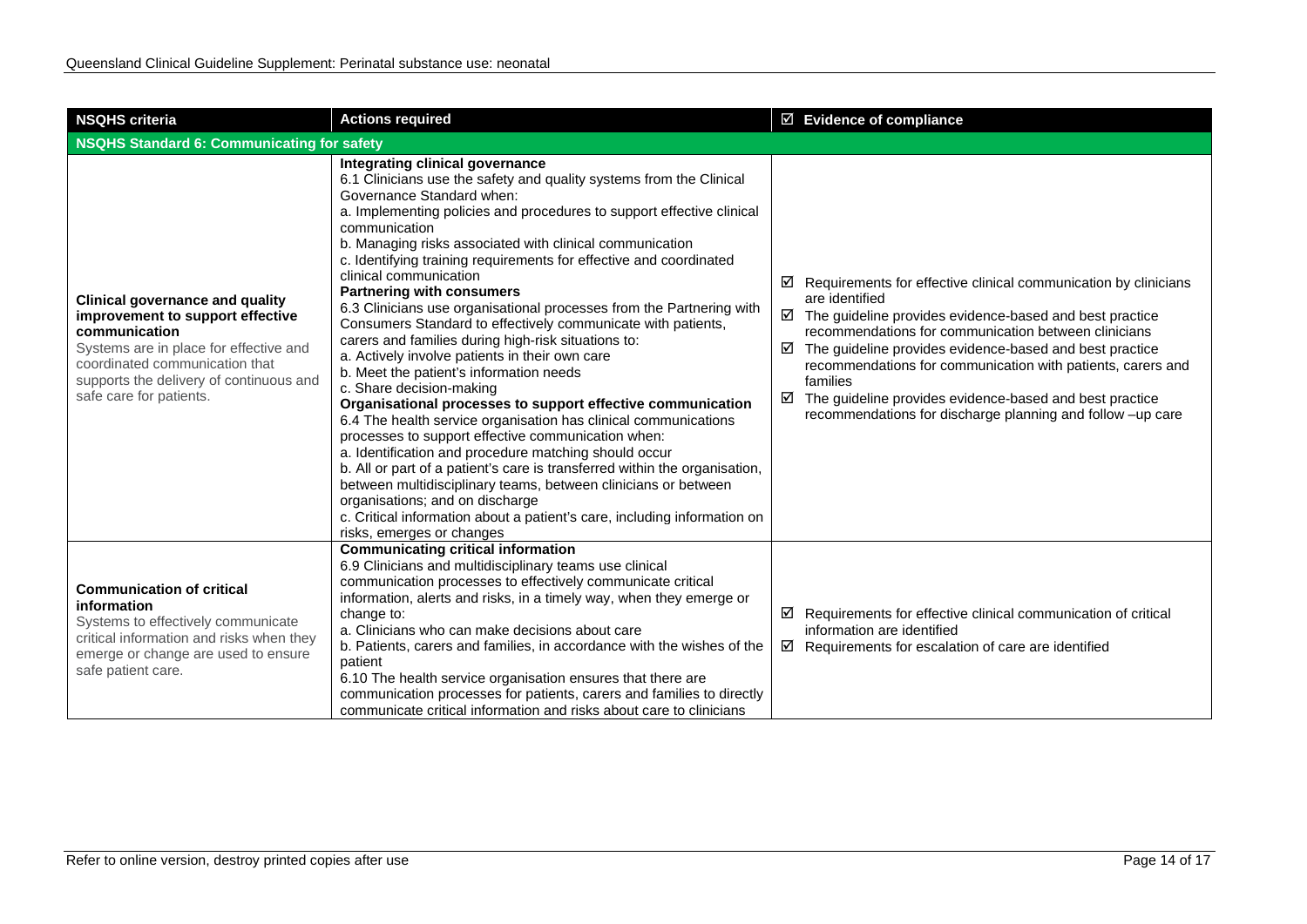| <b>NSQHS criteria</b>                                                                                                                                                                        | <b>Actions required</b>                                                                                                                                                                                                                                                                                                                                                                                                                                                                                                                                                                                                                                                                                                                                                                                                                                                                                                                                                                             | $\boxtimes$ Evidence of compliance                                                                                                                                                    |  |
|----------------------------------------------------------------------------------------------------------------------------------------------------------------------------------------------|-----------------------------------------------------------------------------------------------------------------------------------------------------------------------------------------------------------------------------------------------------------------------------------------------------------------------------------------------------------------------------------------------------------------------------------------------------------------------------------------------------------------------------------------------------------------------------------------------------------------------------------------------------------------------------------------------------------------------------------------------------------------------------------------------------------------------------------------------------------------------------------------------------------------------------------------------------------------------------------------------------|---------------------------------------------------------------------------------------------------------------------------------------------------------------------------------------|--|
| NSQHS Standard 6: Communicating for safety (continued)                                                                                                                                       |                                                                                                                                                                                                                                                                                                                                                                                                                                                                                                                                                                                                                                                                                                                                                                                                                                                                                                                                                                                                     |                                                                                                                                                                                       |  |
| <b>Correct identification and procedure</b><br>matching<br>Systems to maintain the identity of the<br>patient are used to ensure that the<br>patient receives the care intended for<br>them. | Correct identification and procedure matching<br>6.5 The health service organisation:<br>a. Defines approved identifiers for patients according to best-<br>practice guidelines<br>b. Requires at least three approved identifiers on registration and<br>admission; when care, medication, therapy and other services are<br>provided; and when clinical handover, transfer or discharge<br>documentation is generated                                                                                                                                                                                                                                                                                                                                                                                                                                                                                                                                                                             | Requirements for safe and for correct patient identification are<br>☑<br>identified                                                                                                   |  |
| <b>Communicating at clinical handover</b><br>Processes for structured clinical<br>handover are used to effectively<br>communicate about the health care of<br>patients.                      | <b>Clinical handover</b><br>6.7 The health service organisation, in collaboration with clinicians,<br>defines the:<br>a. Minimum information content to be communicated at clinical<br>handover, based on best-practice guidelines<br>b. Risks relevant to the service context and the particular needs of<br>patients, carers and families<br>c. Clinicians who are involved in the clinical handover<br>6.8 Clinicians use structured clinical handover processes that<br>include:<br>a. Preparing and scheduling clinical handover<br>b. Having the relevant information at clinical handover<br>c. Organising relevant clinicians and others to participate in clinical<br>handover<br>d. Being aware of the patient's goals and preferences<br>e. Supporting patients, carers and families to be involved in clinical<br>handover, in accordance with the wishes of the patient<br>f. Ensuring that clinical handover results in the transfer of<br>responsibility and accountability for care | The guideline acknowledges the need for local protocols to<br>☑<br>support transfer of information, professional responsibility and<br>accountability for some or all aspects of care |  |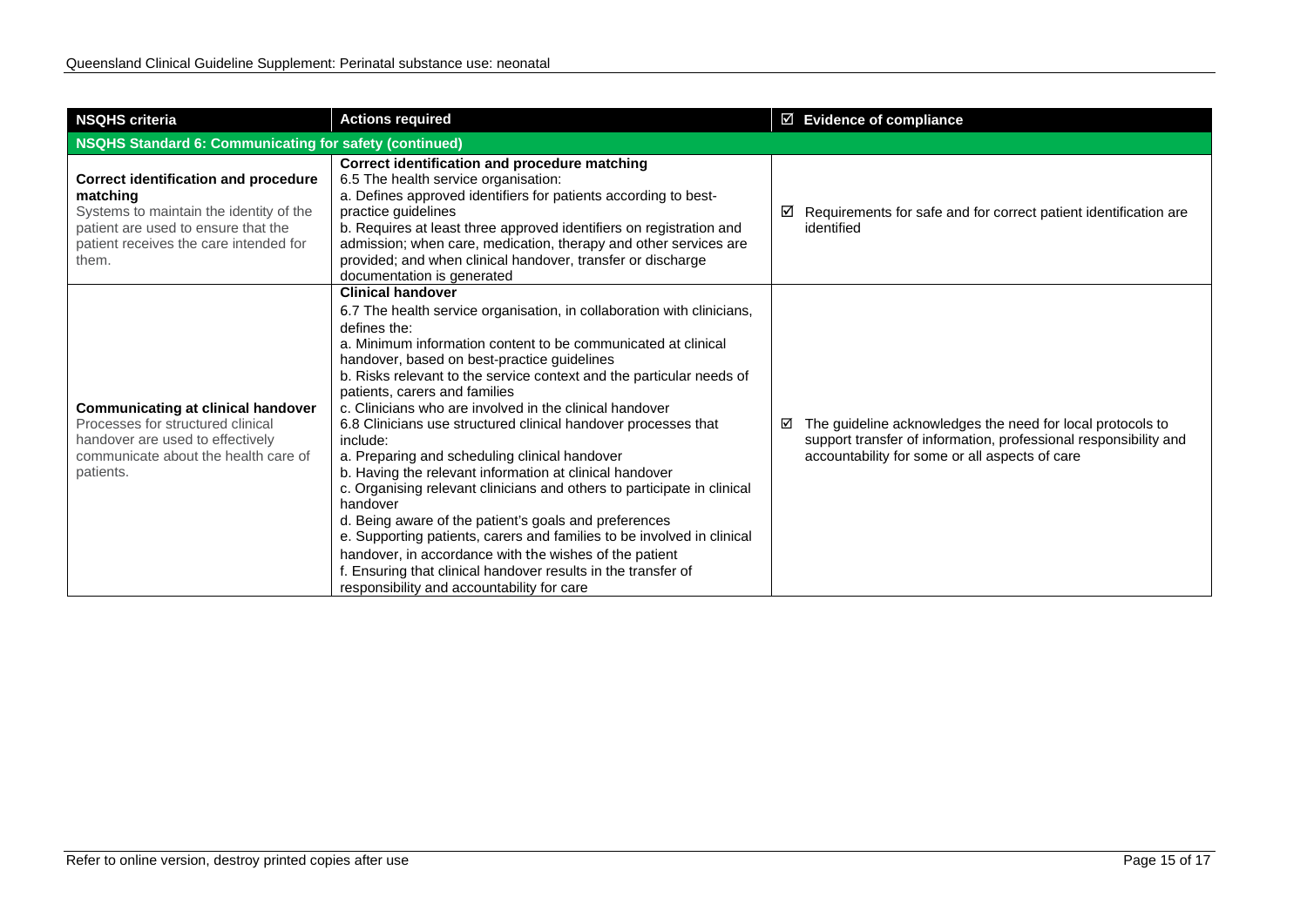| <b>NSQHS criteria</b>                                                                                                                                                                                                                                                                              | <b>Actions required</b>                                                                                                                                                                                                                                                                                                                                                                                                                                                                                                                                                                                                                                                                                                                                                                                                                                                                                                                                                                                                                                                                                                                                                                                                              | $\boxtimes$ Evidence of compliance                                                                                                                                                                                                                                                         |  |
|----------------------------------------------------------------------------------------------------------------------------------------------------------------------------------------------------------------------------------------------------------------------------------------------------|--------------------------------------------------------------------------------------------------------------------------------------------------------------------------------------------------------------------------------------------------------------------------------------------------------------------------------------------------------------------------------------------------------------------------------------------------------------------------------------------------------------------------------------------------------------------------------------------------------------------------------------------------------------------------------------------------------------------------------------------------------------------------------------------------------------------------------------------------------------------------------------------------------------------------------------------------------------------------------------------------------------------------------------------------------------------------------------------------------------------------------------------------------------------------------------------------------------------------------------|--------------------------------------------------------------------------------------------------------------------------------------------------------------------------------------------------------------------------------------------------------------------------------------------|--|
| NSQHS Standard 8: Recognising and responding to acute deterioration                                                                                                                                                                                                                                |                                                                                                                                                                                                                                                                                                                                                                                                                                                                                                                                                                                                                                                                                                                                                                                                                                                                                                                                                                                                                                                                                                                                                                                                                                      |                                                                                                                                                                                                                                                                                            |  |
| <b>Clinical governance and quality</b><br>improvement to support recognition<br>and response systems<br>Organisation-wide systems are used to<br>support and promote detection and<br>recognition of acute deterioration, and<br>the response to patients whose<br>condition acutely deteriorates. | Integrating clinical governance<br>8.1 Clinicians use the safety and quality systems from the Clinical<br>Governance Standard when:<br>a. Implementing policies and procedures for recognising and<br>responding to acute deterioration<br>b. Managing risks associated with recognising and responding to<br>acute deterioration<br>c. Identifying training requirements for recognising and responding<br>to acute deterioration<br><b>Partnering with consumers</b><br>8.3 Clinicians use organisational processes from the Partnering with<br>Consumers Standard when recognising and responding to acute<br>deterioration to:<br>a. Actively involve patients in their own care<br>b. Meet the patient's information needs<br>c. Share decision-making<br>Recognising acute deterioration<br>8.4 The health service organisation has processes for clinicians to<br>detect acute physiological deterioration that require clinicians to:<br>a. Document individualised vital sign monitoring plans<br>b. Monitor patients as required by their individualised monitoring<br>plan<br>c. Graphically document and track changes in agreed observations<br>to detect acute deterioration over time, as appropriate for the patient | The guideline is consistent with National Consensus statements<br>⊻<br>recommendations<br>☑<br>The guideline recommends use of tools consistent with the<br>principles of recognising and responding to clinical deterioration<br>Consumer information is developed for the guideline<br>☑ |  |